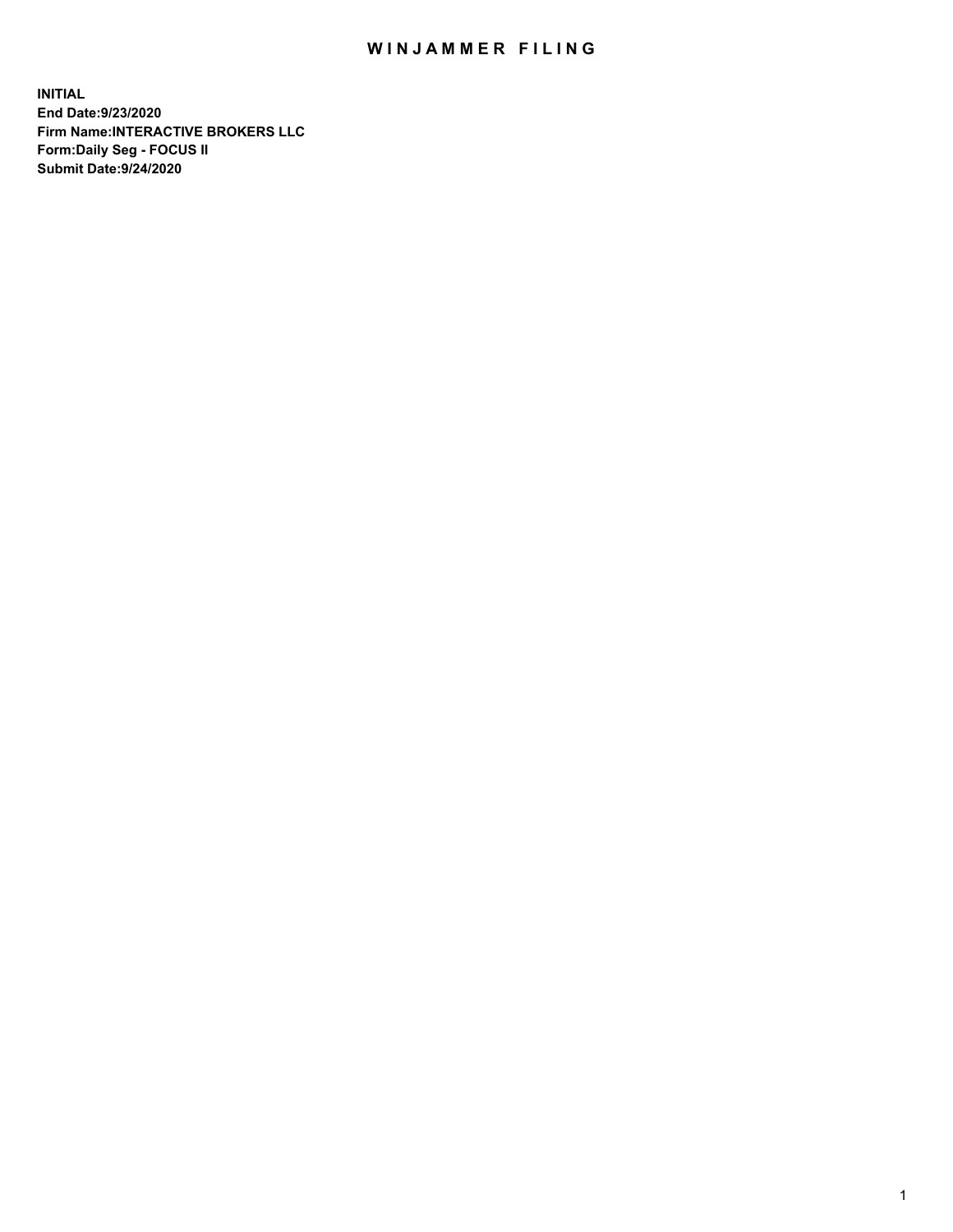**INITIAL End Date:9/23/2020 Firm Name:INTERACTIVE BROKERS LLC Form:Daily Seg - FOCUS II Submit Date:9/24/2020 Daily Segregation - Cover Page**

| Name of Company                                                                                                                                                                                                                                                                                                                | <b>INTERACTIVE BROKERS LLC</b>                                                   |
|--------------------------------------------------------------------------------------------------------------------------------------------------------------------------------------------------------------------------------------------------------------------------------------------------------------------------------|----------------------------------------------------------------------------------|
| <b>Contact Name</b>                                                                                                                                                                                                                                                                                                            | James Menicucci                                                                  |
| <b>Contact Phone Number</b>                                                                                                                                                                                                                                                                                                    | 203-618-8085                                                                     |
| <b>Contact Email Address</b>                                                                                                                                                                                                                                                                                                   | jmenicucci@interactivebrokers.c<br>om                                            |
| FCM's Customer Segregated Funds Residual Interest Target (choose one):<br>a. Minimum dollar amount: ; or<br>b. Minimum percentage of customer segregated funds required:% ; or<br>c. Dollar amount range between: and; or<br>d. Percentage range of customer segregated funds required between:% and%.                         | <u>0</u><br>$\overline{\mathbf{0}}$<br>155,000,000 245,000,000<br>0 <sub>0</sub> |
| FCM's Customer Secured Amount Funds Residual Interest Target (choose one):<br>a. Minimum dollar amount: ; or<br>b. Minimum percentage of customer secured funds required:% ; or<br>c. Dollar amount range between: and; or<br>d. Percentage range of customer secured funds required between:% and%.                           | <u>0</u><br>$\overline{\mathbf{0}}$<br>80,000,000 120,000,000<br>0 <sub>0</sub>  |
| FCM's Cleared Swaps Customer Collateral Residual Interest Target (choose one):<br>a. Minimum dollar amount: ; or<br>b. Minimum percentage of cleared swaps customer collateral required:% ; or<br>c. Dollar amount range between: and; or<br>d. Percentage range of cleared swaps customer collateral required between:% and%. | <u>0</u><br>$\underline{\mathbf{0}}$<br>0 <sub>0</sub><br>0 <sub>0</sub>         |

Attach supporting documents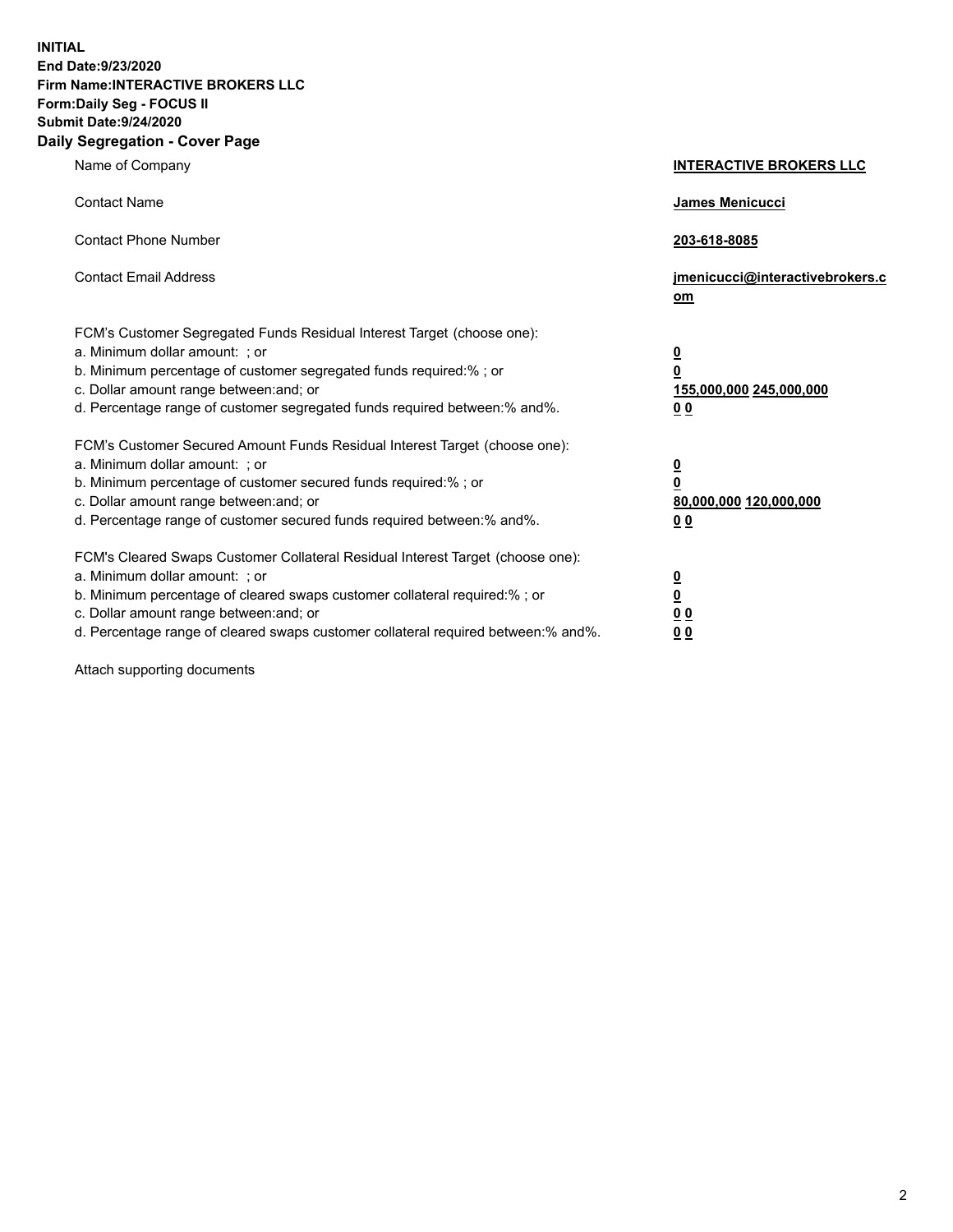**INITIAL End Date:9/23/2020 Firm Name:INTERACTIVE BROKERS LLC Form:Daily Seg - FOCUS II Submit Date:9/24/2020 Daily Segregation - Secured Amounts**

|     | Daily Segregation - Secured Amounts                                                                        |                               |
|-----|------------------------------------------------------------------------------------------------------------|-------------------------------|
|     | Foreign Futures and Foreign Options Secured Amounts                                                        |                               |
|     | Amount required to be set aside pursuant to law, rule or regulation of a foreign                           | $0$ [7305]                    |
|     | government or a rule of a self-regulatory organization authorized thereunder                               |                               |
| 1.  | Net ledger balance - Foreign Futures and Foreign Option Trading - All Customers                            |                               |
|     | A. Cash                                                                                                    | 608,223,544 [7315]            |
|     | B. Securities (at market)                                                                                  | $0$ [7317]                    |
| 2.  | Net unrealized profit (loss) in open futures contracts traded on a foreign board of trade                  | -16,779,286 [7325]            |
| 3.  | Exchange traded options                                                                                    |                               |
|     | a. Market value of open option contracts purchased on a foreign board of trade                             | 3,468,062 [7335]              |
|     | b. Market value of open contracts granted (sold) on a foreign board of trade                               | -1,699,528 [7337]             |
| 4.  | Net equity (deficit) (add lines 1. 2. and 3.)                                                              | 593,212,792 [7345]            |
| 5.  | Account liquidating to a deficit and account with a debit balances - gross amount                          | 6,534 [7351]                  |
|     | Less: amount offset by customer owned securities                                                           | 0 [7352] 6,534 [7354]         |
| 6.  | Amount required to be set aside as the secured amount - Net Liquidating Equity                             | 593,219,326 [7355]            |
|     | Method (add lines 4 and 5)                                                                                 |                               |
| 7.  | Greater of amount required to be set aside pursuant to foreign jurisdiction (above) or line<br>6.          | 593,219,326 [7360]            |
|     | FUNDS DEPOSITED IN SEPARATE REGULATION 30.7 ACCOUNTS                                                       |                               |
| 1.  | Cash in banks                                                                                              |                               |
|     | A. Banks located in the United States                                                                      | 63,768,424 [7500]             |
|     | B. Other banks qualified under Regulation 30.7                                                             | 0 [7520] 63,768,424 [7530]    |
| 2.  | <b>Securities</b>                                                                                          |                               |
|     | A. In safekeeping with banks located in the United States                                                  | 499,904,000 [7540]            |
|     | B. In safekeeping with other banks qualified under Regulation 30.7                                         | 0 [7560] 499,904,000 [7570]   |
| 3.  | Equities with registered futures commission merchants                                                      |                               |
|     | A. Cash                                                                                                    | $0$ [7580]                    |
|     | <b>B.</b> Securities                                                                                       | $0$ [7590]                    |
|     | C. Unrealized gain (loss) on open futures contracts                                                        | $0$ [7600]                    |
|     | D. Value of long option contracts                                                                          | $0$ [7610]                    |
|     | E. Value of short option contracts                                                                         | 0 [7615] 0 [7620]             |
| 4.  | Amounts held by clearing organizations of foreign boards of trade                                          |                               |
|     | A. Cash                                                                                                    | $0$ [7640]                    |
|     | <b>B.</b> Securities                                                                                       | $0$ [7650]                    |
|     | C. Amount due to (from) clearing organization - daily variation                                            | $0$ [7660]                    |
|     | D. Value of long option contracts                                                                          | $0$ [7670]                    |
|     | E. Value of short option contracts                                                                         | 0 [7675] 0 [7680]             |
| 5.  | Amounts held by members of foreign boards of trade                                                         |                               |
|     | A. Cash                                                                                                    | 161,712,269 [7700]            |
|     | <b>B.</b> Securities                                                                                       | $0$ [7710]                    |
|     | C. Unrealized gain (loss) on open futures contracts                                                        | 11,381,514 [7720]             |
|     | D. Value of long option contracts                                                                          | 3,468,062 [7730]              |
|     | E. Value of short option contracts                                                                         | -1,699,528 [7735] 152,099,289 |
|     |                                                                                                            | $[7740]$                      |
| 6.  | Amounts with other depositories designated by a foreign board of trade                                     | $0$ [7760]                    |
| 7.  | Segregated funds on hand                                                                                   | $0$ [7765]                    |
| 8.  | Total funds in separate section 30.7 accounts                                                              | 715,771,713 [7770]            |
| 9.  | Excess (deficiency) Set Aside for Secured Amount (subtract line 7 Secured Statement<br>Page 1 from Line 8) | 122,552,387 [7380]            |
| 10. | Management Target Amount for Excess funds in separate section 30.7 accounts                                | 80,000,000 [7780]             |
| 11. | Excess (deficiency) funds in separate 30.7 accounts over (under) Management Target                         | 42,552,387 [7785]             |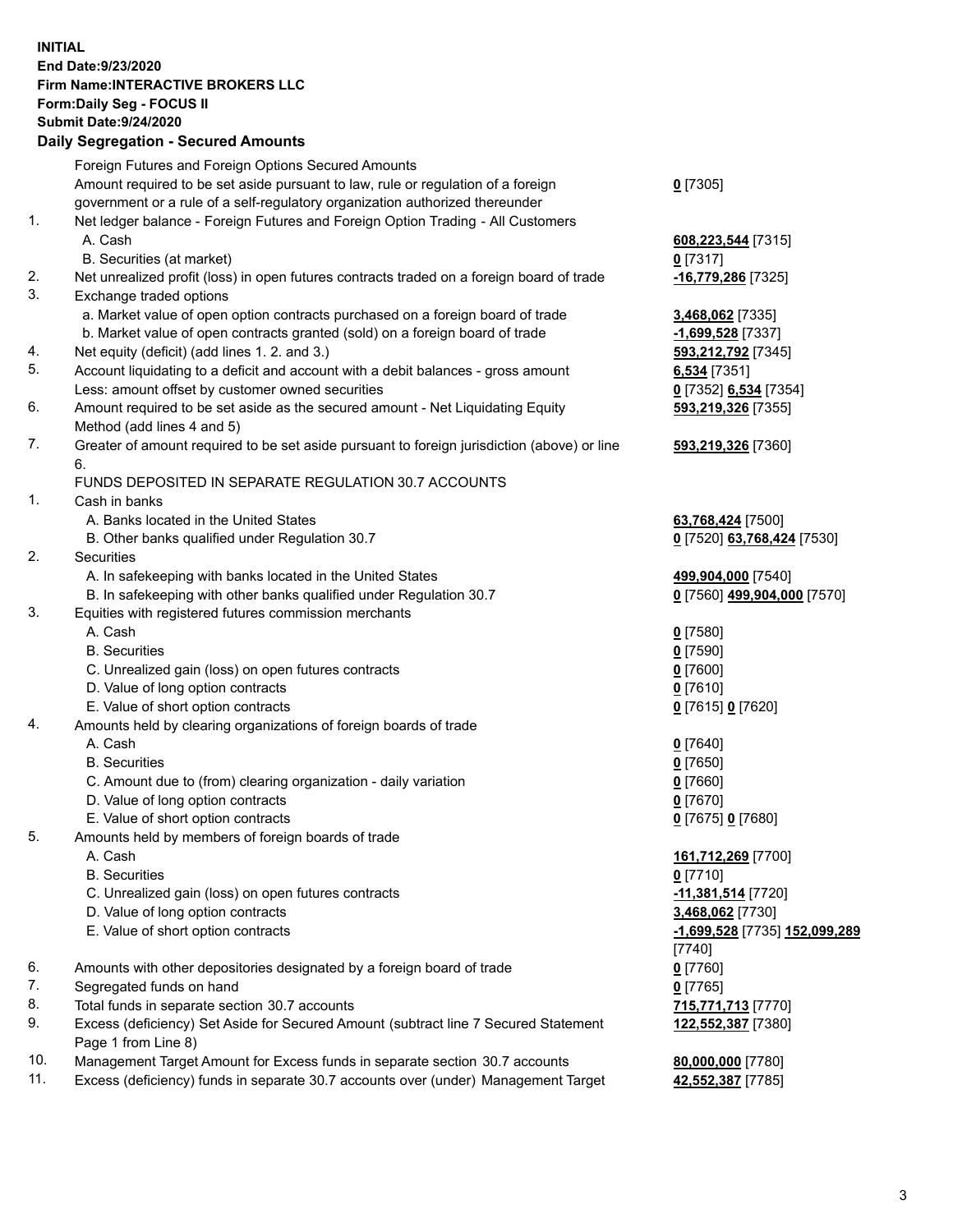**INITIAL End Date:9/23/2020 Firm Name:INTERACTIVE BROKERS LLC Form:Daily Seg - FOCUS II Submit Date:9/24/2020 Daily Segregation - Segregation Statement** SEGREGATION REQUIREMENTS(Section 4d(2) of the CEAct) 1. Net ledger balance A. Cash **5,396,233,551** [7010] B. Securities (at market) **0** [7020] 2. Net unrealized profit (loss) in open futures contracts traded on a contract market **-68,646,335** [7030] 3. Exchange traded options A. Add market value of open option contracts purchased on a contract market **312,575,104** [7032] B. Deduct market value of open option contracts granted (sold) on a contract market **-280,544,913** [7033] 4. Net equity (deficit) (add lines 1, 2 and 3) **5,359,617,407** [7040] 5. Accounts liquidating to a deficit and accounts with debit balances - gross amount **6,135,400** [7045] Less: amount offset by customer securities **0** [7047] **6,135,400** [7050] 6. Amount required to be segregated (add lines 4 and 5) **5,365,752,807** [7060] FUNDS IN SEGREGATED ACCOUNTS 7. Deposited in segregated funds bank accounts A. Cash **1,039,773,045** [7070] B. Securities representing investments of customers' funds (at market) **2,517,100,787** [7080] C. Securities held for particular customers or option customers in lieu of cash (at market) **0** [7090] 8. Margins on deposit with derivatives clearing organizations of contract markets A. Cash **7,400,325** [7100] B. Securities representing investments of customers' funds (at market) **1,954,617,903** [7110] C. Securities held for particular customers or option customers in lieu of cash (at market) **0** [7120] 9. Net settlement from (to) derivatives clearing organizations of contract markets **17,709,837** [7130] 10. Exchange traded options A. Value of open long option contracts **312,406,295** [7132] B. Value of open short option contracts **-280,501,935** [7133] 11. Net equities with other FCMs A. Net liquidating equity **0** [7140] B. Securities representing investments of customers' funds (at market) **0** [7160] C. Securities held for particular customers or option customers in lieu of cash (at market) **0** [7170] 12. Segregated funds on hand **0** [7150] 13. Total amount in segregation (add lines 7 through 12) **5,568,506,257** [7180] 14. Excess (deficiency) funds in segregation (subtract line 6 from line 13) **202,753,450** [7190] 15. Management Target Amount for Excess funds in segregation **155,000,000** [7194] 16. Excess (deficiency) funds in segregation over (under) Management Target Amount **47,753,450** [7198]

Excess